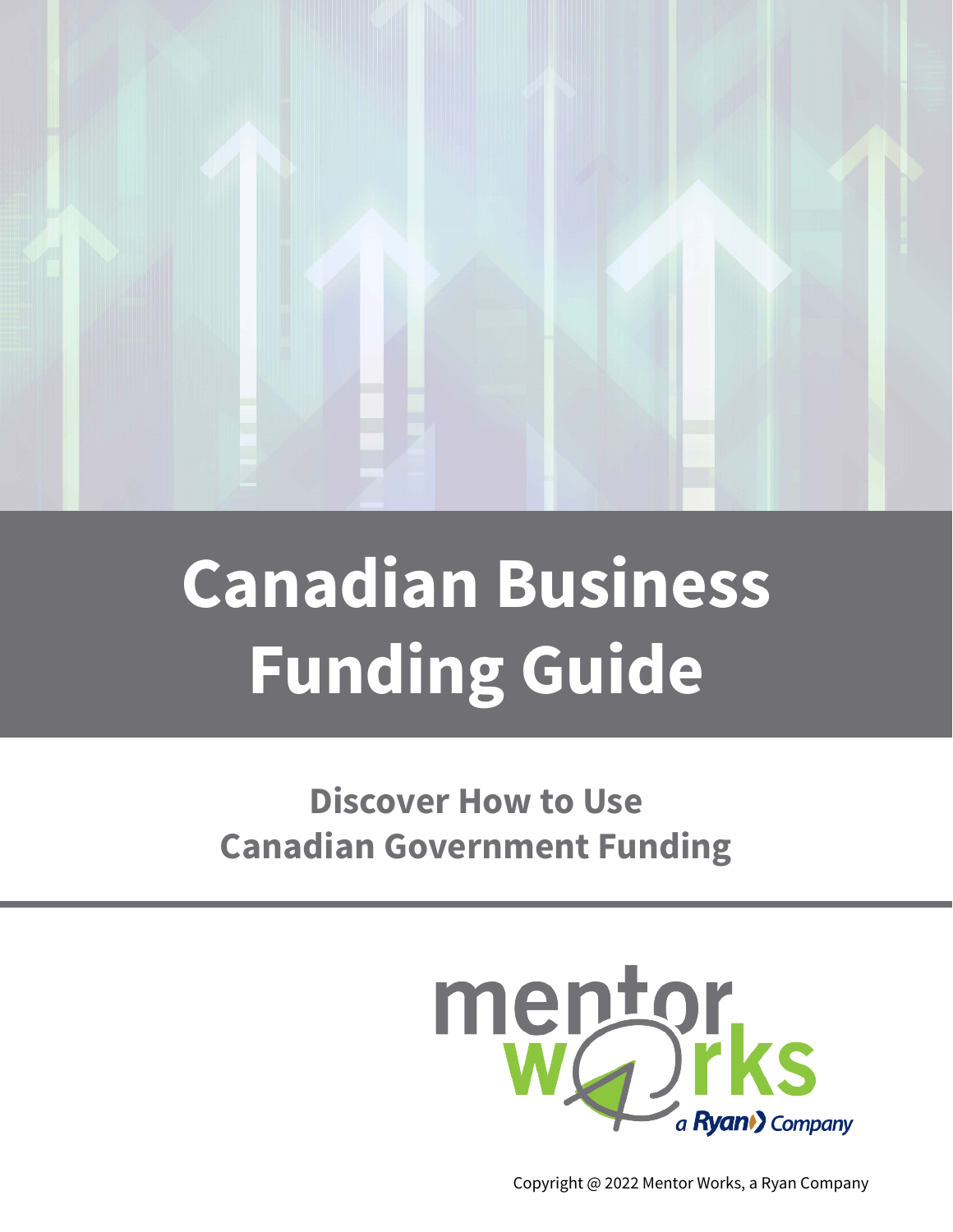# <span id="page-1-0"></span>**Introduction to Government Funding**

Accessing government funding can be intimidating for business owners that are not familiar with the process. Understanding the types of funding available, how it's distributed from the funding body to recipients, and who can apply for the programs is a time consuming and resource intensive process that many businesses choose to avoid altogether.

**In fact, a report by PwC indicates that [48% of businesses](http://bit.ly/2OYppIj) do not receive government funding of any kind and choose to finance their business operations through less efficient, more costly methods.**

This statistic is alarming, since funding programs are designed to help businesses act on strategic growth priorities and improve competitive positioning. By not accessing government funding, companies are at risk of growing too slowly and having cash flow shortages whenever projects need to be completed.

Both federally and provincially, Canadian governments allocate money to provide small businesses with government grants, repayable funding, vouchers, and tax incentives. These [funding types](https://bit.ly/2wlgPf9) are often used by businesses to extend their cash flow and execute projects at a scale and speed that they would not be able to accomplish independently. Funding-eligible project themes typically include:

### **[Hiring & Training](#page-6-0)**



**[Business Expansion &](#page-8-0)  Exporting**



### **[Research & Development](#page-7-0)**



### **[Capital & Technology](#page-9-0)  Adoption**



To be successful with government funding, the key is knowing which program(s) to apply for and how to navigate the application process. While planning and application can be done internally, there are also advantages in receiving support throughout the process.

Carefully consider all options before getting started and remember that funding requires a proactive focus. Businesses need to develop a compelling proposal that speaks about upcoming opportunities.



# **Get Started with Government Funding**

### [Compare Funding Types](https://bit.ly/2wlgPf9)

Understand the unique properties of Canadian government funding, including grants, loans, and tax incentives, and find which funding type best assists your business' projects and timelines.

### [Government Funding Calculator](https://bit.ly/2MyKi00)

Is your business eligible for funding? How much funding can you receive for upcoming projects? Use this resource to plan funding-eligible spends and identify the value of government funding available for your strategic initiatives.

### [The Business Funding Cycle](https://bit.ly/2P31zv8)  [\(Infographic\)](https://bit.ly/2P31zv8)

Businesses are in a constant cycle of investment and development. Understand how government funding enables growth while reducing impact on cash flow.

# **Find Government Funding Programs**

Explore government funding for initiatives such as:

- [Hiring & Training](https://bit.ly/2BItaQf)
- [Research & Development](https://bit.ly/2MLG0BB)
- [Business Expansion & Exporting](https://bit.ly/2LmEx01)
- [Capital & Technology Adoption](https://bit.ly/2w727sy)

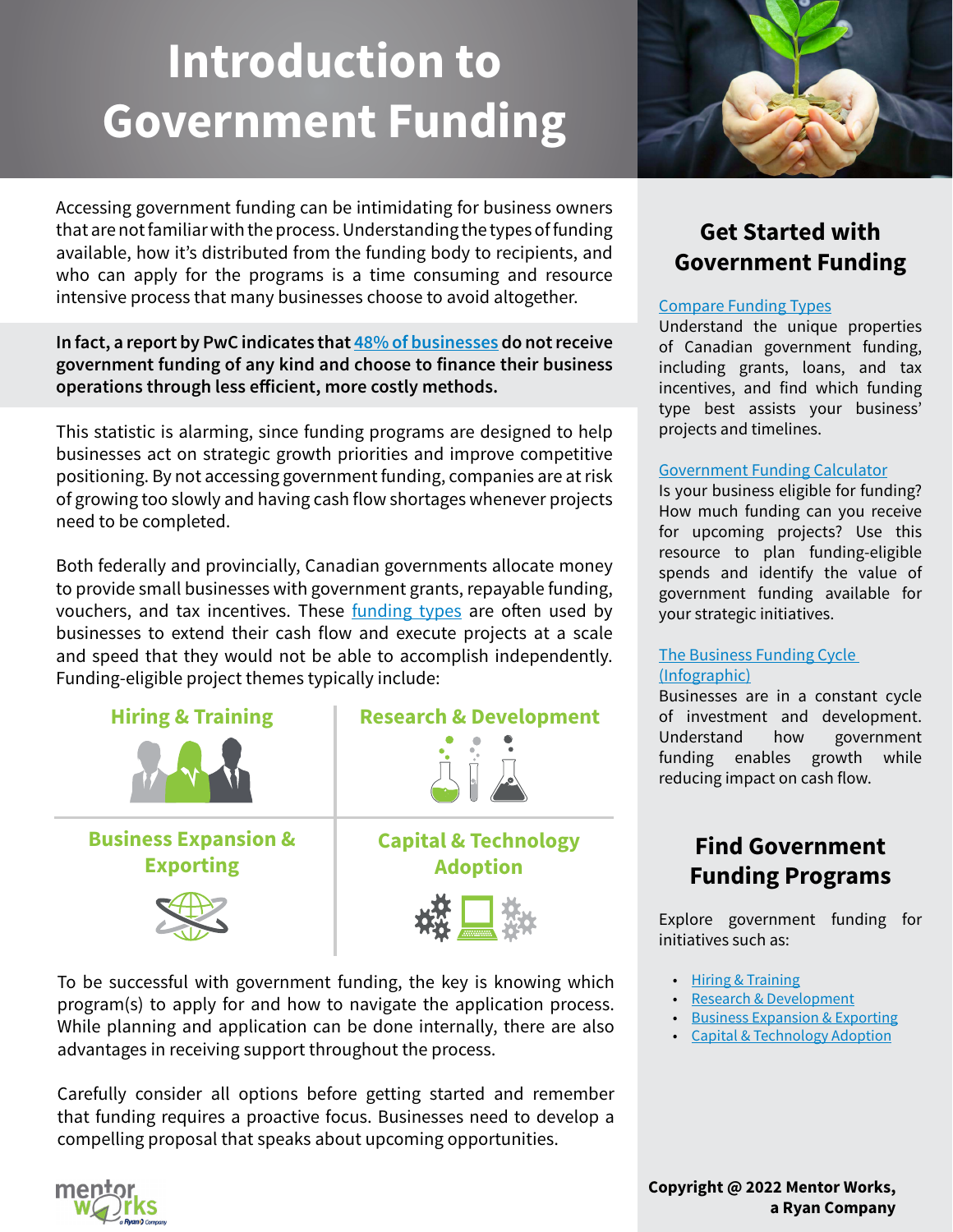# **Table of Contents**

| $\bullet$ |
|-----------|
|           |
|           |
|           |
|           |
|           |

Mentor Works Ltd. is dedicated to accelerating small businesses' growth through government funding support. We create and implement customized funding strategies and assist with the application process to optimize funding potential.

We offer this guide to help de-mystify the government funding landscape and show the opportunity it provides. If you're interested in learning more, please contact Mentor Works for a complimentary Discovery Session where we can suggest programs to support your business' upcoming strategic growth projects.



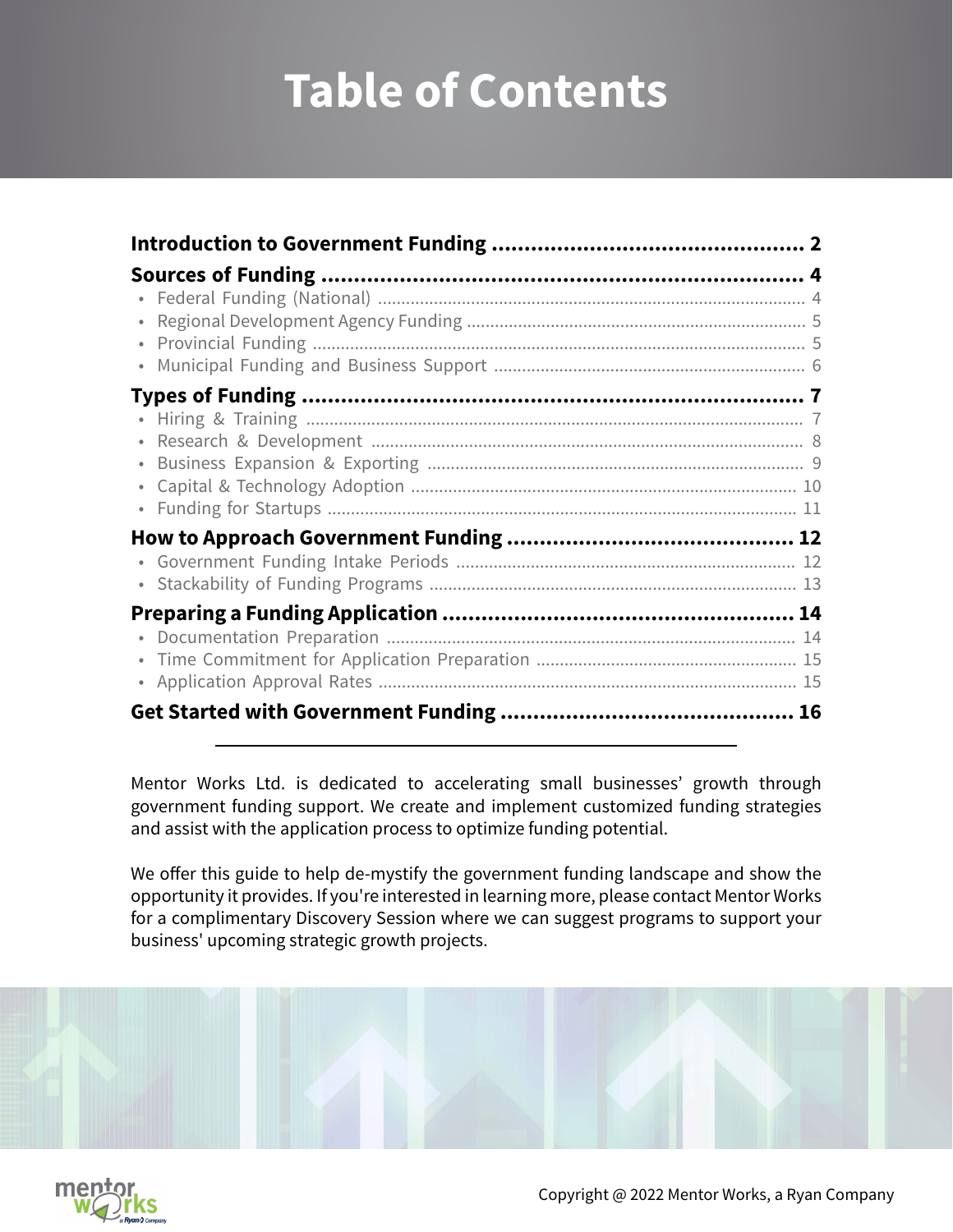<span id="page-3-0"></span>

# **Management Issues Report**

According to survey results compiled by the Canadian Manufacturers & Exporters (CME) association, SMEs ranked the following challenges among the most difficult facing their business:

- Attracting/retaining skilled labour
- Finding clients and partners
- Developing international markets
- Implementing digital technologies
- Developing new products/services

Respondents expressed interest in government funding programs that:

- Attract and retain skilled labour
- Offset labour costs
- Strengthen training and skills dev.
- Lower energy costs
- Support investments in equipment
- Help invest in exploratory research
- Lead to product commercialization
- Improve access to foreign markets
- Prioritize Canadian products and services for federal and provincial procurement

The Management Issues Survey (MIS) is a bi-annual publication guaging the opportunities and challenges of Canada's manufacturing and exporting firms.

# **[Access](https://cme-mec.ca/wp-content/uploads/2018/11/CME-MEC-Survey_2018-v9-min.pdf)**

# **Sources of Funding**

Government funding is provided by federal, provincial, and municipal sources. Each funding source caters to their region's most significant challenges and opportunities by providing funding support to diversify the business' financial risk. Often, federal funds are distributed provincially and each provincial variant will have its own purpose for the program. This leads to different project focuses, eligible expenses, timelines, and contribution amounts.

The range of funding programs available are targeted to regional segments across the country, local needs, priority industries, and other factors that create the funding focus areas and job creation targets. For example, agricultural companies that operate in Western Canada have different needs than Ontario's technology innovation companies.

Having funding programs which are tailored to provide the greatest economic benefit to the greatest number of businesses is critical to the success of government funding. However, some programs provide a national focus and businesses across Canada may be eligible for funding if they know where to look and how to navigate the funding arena.

### **Federal Funding (National)**

Federal funding is released by the Government of Canada. These programs typically allow applicants from all provinces and territories. There are a collection of federal agencies which provide funding and other research and development focused initiatives. Some include:

- [National Sciences and Engineering Research Council \(NSERC\)](https://bit.ly/2P2SN05)
- [National Research Council \(NRC\)](https://bit.ly/1qbdCSA)
- [Mitacs](https://bit.ly/2P48Bjj)

Likewise, Canadian ministries provide funding and programs which also support small businesses. Some common funding-oriented ministries include:

- [Agriculture and Agri-Food Canada \(AAFC\)](https://bit.ly/2wqLCXI)
- [Canadian Trade Commissioner Service \(TCS\)](http://bit.ly/2P56ICV)
- [Innovation, Science and Economic Development Canada \(ISED\)](http://bit.ly/2P2X3MV)

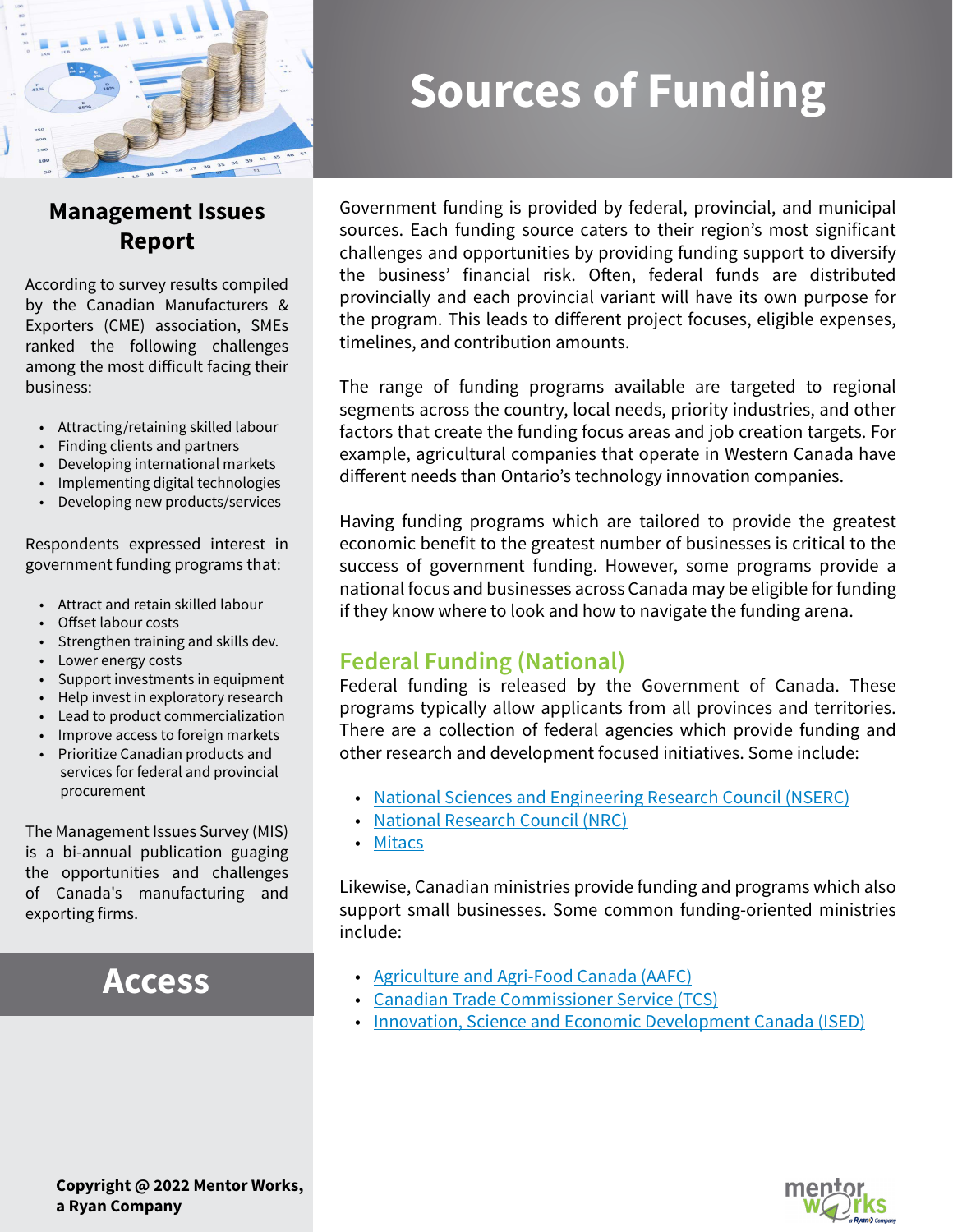<span id="page-4-0"></span>

# **Regional Development Agency News**

Learn more about how Regional Development Agencies help grow the Canadian economy and the geographic boundaries that each agency serves.

The following link includes:

- Media Advisories
- News Releases
- Speeches
- Photo Galleries
- Success Stories
- Reports
- Other Publications

# **[Access](https://www.ic.gc.ca/eic/site/064.nsf/eng/home)**

## **Find Provincial Funding Programs**

To understand your business' funding potential, explore current grants and loans by province/region:

- [Ontario funding programs](https://bit.ly/2OWJ4YY)
- [Quebec funding programs](https://bit.ly/2LphYrl)
- [Western Canada funding programs](https://bit.ly/2BF1uvy)
- [Atlantic Canada funding programs](https://bit.ly/2Nc6v0c)

# **[Find Funding](https://bit.ly/2PviqaO)**

# **Sources of Funding**

### **Regional Development Agency Funding**

While federal organizations specify government funding programs and services that are delivered to the entire country, some funding is more regionally focused. Regional funds, segmented into six Regional Development Agencies, identify and target opportunities which may be exploited to increase business success and development in each agency's particular area.

### **Canada's Regional Development Agencies provide programs, services, knowledge, and expertise to businesses in a defined geographic area.**

These Regional Development Agencies include:

- [Atlantic Canada Opportunities Agency](https://bit.ly/2P2uaR5)
- [Canada Economic Development for Québec Regions](https://bit.ly/2Lq03RD)
- [Canadian Northern Economic Development Agency](https://bit.ly/2P3FLiS)
- [Federal Economic Development Agency for Southern Ontario](https://bit.ly/2wbJkwl)
- [Federal Economic Development Initiative for Northern Ontario](https://bit.ly/2waTmhv)
- [Western Economic Diversification Canada \(WD\)](https://bit.ly/2BGe2Dd)

Each Regional Development Agency provides unique grants and loans from funding allocated in Canada's federal budget. Funding programs often award business investment that leads to economic diversification within the region, although other priorities such as innovation are also a common target.

### **Provincial Funding**

Each province and territory also have funding dedicated to their region. This funding is catered to the area's economic focus. Provincial and territorial funding is delivered by the province or territory which a business operates in and most funding is allocated by the relevant funding agency.

**Provincial funding agencies are usually directed towards expanding certain industries or economic sectors.** 

Only businesses that actively operate in the geographic area or have impact in that region through job creation can apply for funding. Funding offered at the provincial level can focus on multiple types of initiatives, from workforce development, to innovative research, or developing or modernizing operating facilities.

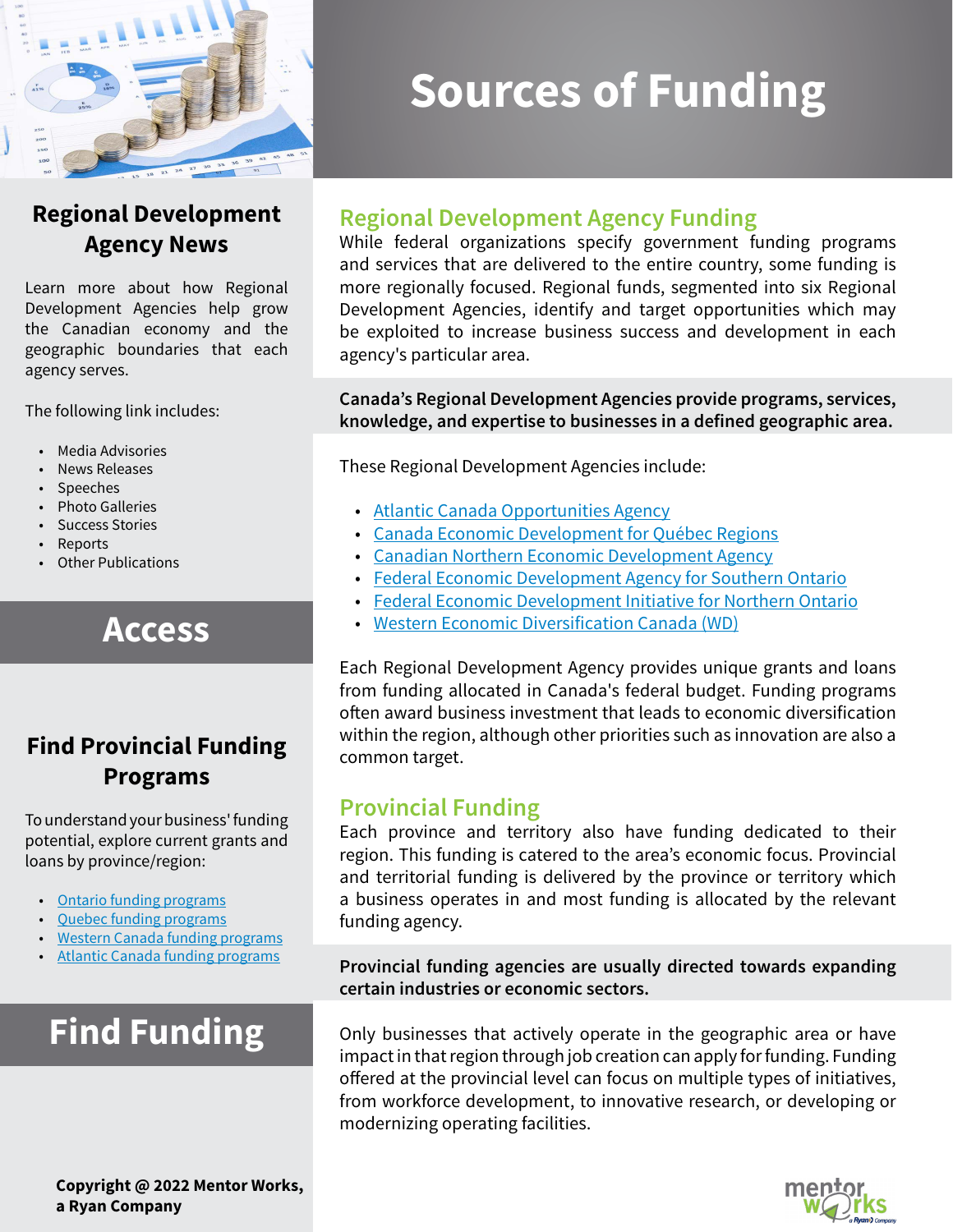<span id="page-5-0"></span>

## **Ontario Business Incubator and Accelerator Services**

#### [Ontario Centres of Innovation \(OCI\)](https://www.oc-innovation.ca/)

OCI assists new, growing businesses with funding and other resources to encourage growth. Business -academic collaborative programs , such as SmartStart, help facilitate business research projects.

#### [TechPlace Burlington](https://bit.ly/2OY8c1A)

Regardless if your company is headquartered in Burlington, Ontario or not so local, if innovation is your goal and technology is your strategy, TechPlace is for you. The business incubator offers a dynamic approach to supporting firms that are ready to scale and achieve the next level of success.

#### [Waterloo Accelerator Centre](https://bit.ly/2MMJOmk)

Waterloo, Ontario provides many opportunities for young tech companies to start and grow. Waterloo's Accelerator Centre provides expert development tools and resources for those with earlystage innovative companies.

#### [Ontario Bioscience Innovation](https://bit.ly/2LmCCbC)  [Centre \(OBIO\)](https://bit.ly/2LmCCbC)

OBIO is a not-for-profit organization aimed at helping Ontario's health innovation companies become global leaders in the health technology marketplace.

# **Sources of Funding**

### **Municipal Funding and Business Support**

There are several local sources of funding and resources which small businesses should be aware of. Municipal funding and business development resources include:

### [Regional Innovation Centres \(RICs\)](https://www.oce-ontario.org/about-us/resources-publications/links)

RICs provide a comprehensive range of support services for small businesses, including financing, mentorship, and a business' development framework. Entrepreneurs can build their skills, network with other business owners, and participate in free workshops to further develop their businesses. Access the RIC title link to find a local Ontario innovation centre.

### [Business Incubators and Accelerators](http://deepcentre.com/)

A variety of small business incubators and accelerators are available to help businesses grow. While some organizations provide funding to early stage businesses, others focus more on mentorship and business planning. Reviewing the comprehensive list of Canadian accelerators and incubators by clicking on the title link will provide entrepreneurs insight on which centre is most suitable to their needs.

### [Community Futures Development Corporations \(CFDCs\)](https://bit.ly/2BIXMRJ)

CFDCs are non-profit organizations that deliver business financing and strategy support to entrepreneurs in municipalities with populations less than 50,000. Currently, 268 CFDCs nation-wide, receive government funding from federal sources to deliver geographically-targeted business development services and funding to startups and small businesses.

**Small businesses receive an average of \$60,000 in CFDC loans, making these loans a valuable option for early-stage businesses.**

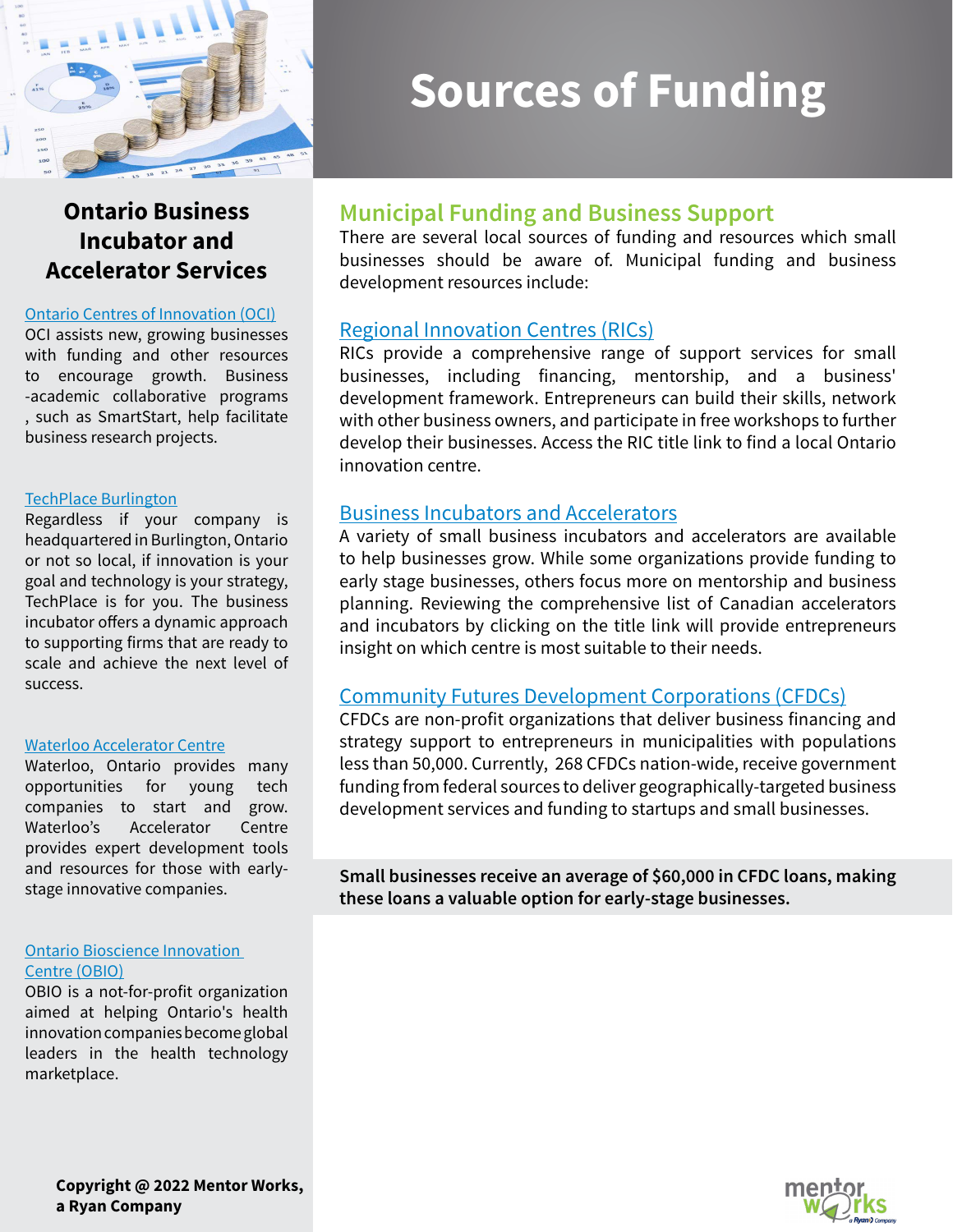

# <span id="page-6-0"></span>**Hiring & Training**

Finding and retaining top talent is critical to any business' success. Small businesses are especially dependent on the unique skills and capabilities of their employees to grow and prosper, however, hiring and training can be costly. Fortunately, funding is available for:

- Hiring recent post-secondary graduates
- Third-party training from certified training vendors
- Advanced technology and software training
- In-house training to improve productivity and cross-training
- Business and educational institution collaborations

Government funding for hiring and training require the applicant to be incorporated within Canada and in the case of provincial funding, they must be incorporated and operating within the relevant province. Most programs do not specify minimum or maximum revenue figures, although some training grants, such as a manufacturing-specific program, requires applicants to be SMEs and maintain a certain revenue threshold.

Both hiring and training incentives are varied in the number of employees needed to obtain government funding. Certain hiring programs require five or more employees, while other incentives require that applicants have the resources and space to accommodate the new hire. Training grant programs range from third-party training incentives for businesses of all sizes to productivity training subsidies specifically for small to midsized manufacturers.

### **These grants are often the most flexible in terms of eligible businesses.**

Some programs are heavily industry focused, such as training programs for manufacturing companies, but others are accessible to most Canadian businesses. There are also hiring wage subsidies focused on certain position types, such as engineering or ICT roles.

Exporting is not a direct requirement of most hiring or training programs unless the program is designed to subsidize the wage of an export-related position. In these cases, a business must present an export expansion strategy.

# **Resources for Hiring & Training**

### [Government Funding for Hiring &](https://bit.ly/2MtJJV3)  **[Training](https://bit.ly/2MtJJV3)**

Discover small business funding for hiring & third-party training initiatives. Increase employment and improve the effectiveness of your operations through a number of key programs.

### [Wage Subsidy Identifier](https://bit.ly/2w751xs)

Businesses planning to hire new employees have a variety of wage subsidies available to use. Find funding to hire youth, post-secondary graduates, and export management staff.

### [Attracting Youth Top Talent to Your](https://bit.ly/2woJXlB)  [Team](https://bit.ly/2woJXlB)

TalentEgg is a top job board for recruiting youth candidates. In this article, they share top tactics and trends for branding yourself as a top employer. Learn how to create an employer brand that attracts top talent.

#### [Employment Ontario: Employment](https://bit.ly/2017dfe)  [& Training Services](https://bit.ly/2017dfe)

Ontario employers can get matched to youth workers and receive funding to support hiring and training expenses. Learn more about Ontario's Employment Service.

### [How to Recruit Top Talent](https://bit.ly/2LrCxU2)

This resource compares top job boards that are most common among Canadian employers. Is your company using the right job board to recruit employees?

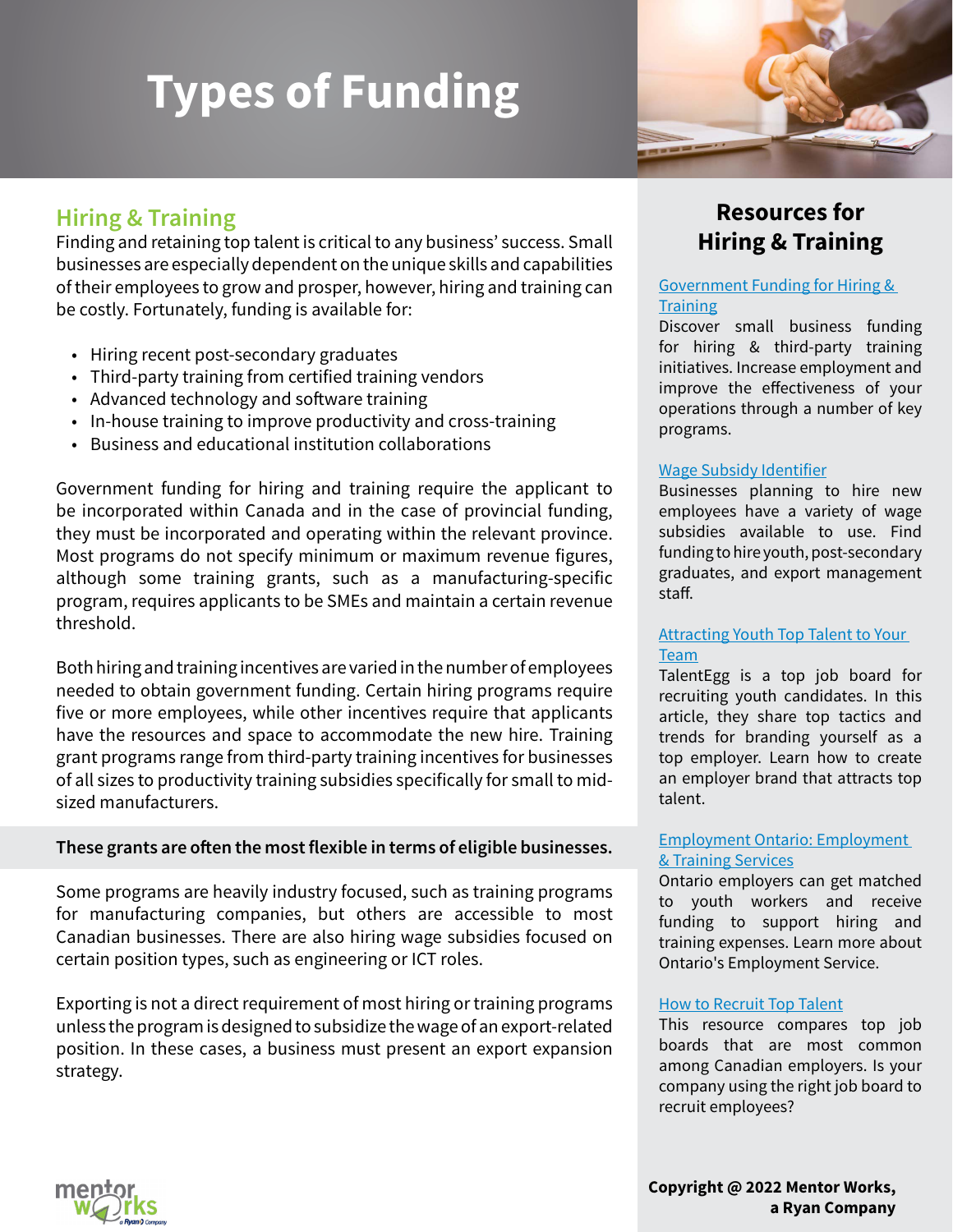

### <span id="page-7-0"></span>**Research & Development**

Innovative research projects are critical to the competitiveness of Canadian businesses. As many sectors experience new technology-based industrial revolutions, companies must invest in improved products and processes to gain an advantage. Fortunately, Canada's federal and provincial governments are responding with funding programs to promote research and development. Funding is available for:

- Product/process prototyping
- Software development/improvements
- Product testing and certification
- Late-stage tech development and early-stage commercialization
- Industry academic collaborative R&D

Some funding programs are tailored towards startups and earlystage businesses, while the majority are targeted towards established companies that are incorporated for a minimum two years. Current revenue is a factor for most research and development funding; however, a greater focus is identifying how the research and development activity will create innovation within the industry or business.

Most funding programs in this category do not specify a number of employees required. Some programs that fund internal R&D will require 1-500 employees on payroll, but other programs focused on research collaborations are more flexible.

### **Research grants often cover internal labour at a higher percentage than subcontractors.**

A wide range of businesses can leverage government funding for research and development. Regardless of industry, businesses that invest in internal research and development activities are eligible to receive R&D subsidies towards eligible activities.

While exporting is not a main focus area for research and development funding, some projects can improve their funding success rates by showing the project's impact on export revenue.

### **Resources for R&D**

#### [Government Funding for R&D](https://bit.ly/2NaDUZ0)

Find government grants, loans, and tax incentives for research and development projects.

#### [IRAP vs. SR&ED](https://bit.ly/2w4tO5x)

Compare two of Canada's most popular research incentives, including the Industrial Research Assistance Program (IRAP) grant and the Scientific Research & Experimental Development (SR&ED) tax credit.

### [Research Partnerships: Academic vs.](https://bit.ly/2NjvX40)  [Applied Projects](https://bit.ly/2NjvX40)

When Canadian businesses face innovation challenges, working with post-secondary institutions can be a great way to overcome them. Learn the difference between academic and applied research, and what institutions can help with your projects.

### [Select the Appropriate Federal](http://bit.ly/2OYZeBk)  [Agency to Conduct Research](http://bit.ly/2OYZeBk)

Federal granting agencies are often highly specialized and require applicants to carefully apply to the right agency for their research projects. Learn which federal agency is most appropriate for your research project proposal.

#### [Research and Development](https://nrc.canada.ca/en/research-development/research-collaboration/programs)  [Opportunity Areas](https://nrc.canada.ca/en/research-development/research-collaboration/programs)

As defined by the National Research Council of Canada, these are the top areas where research and development projects can benefit Canadian businesses the most.



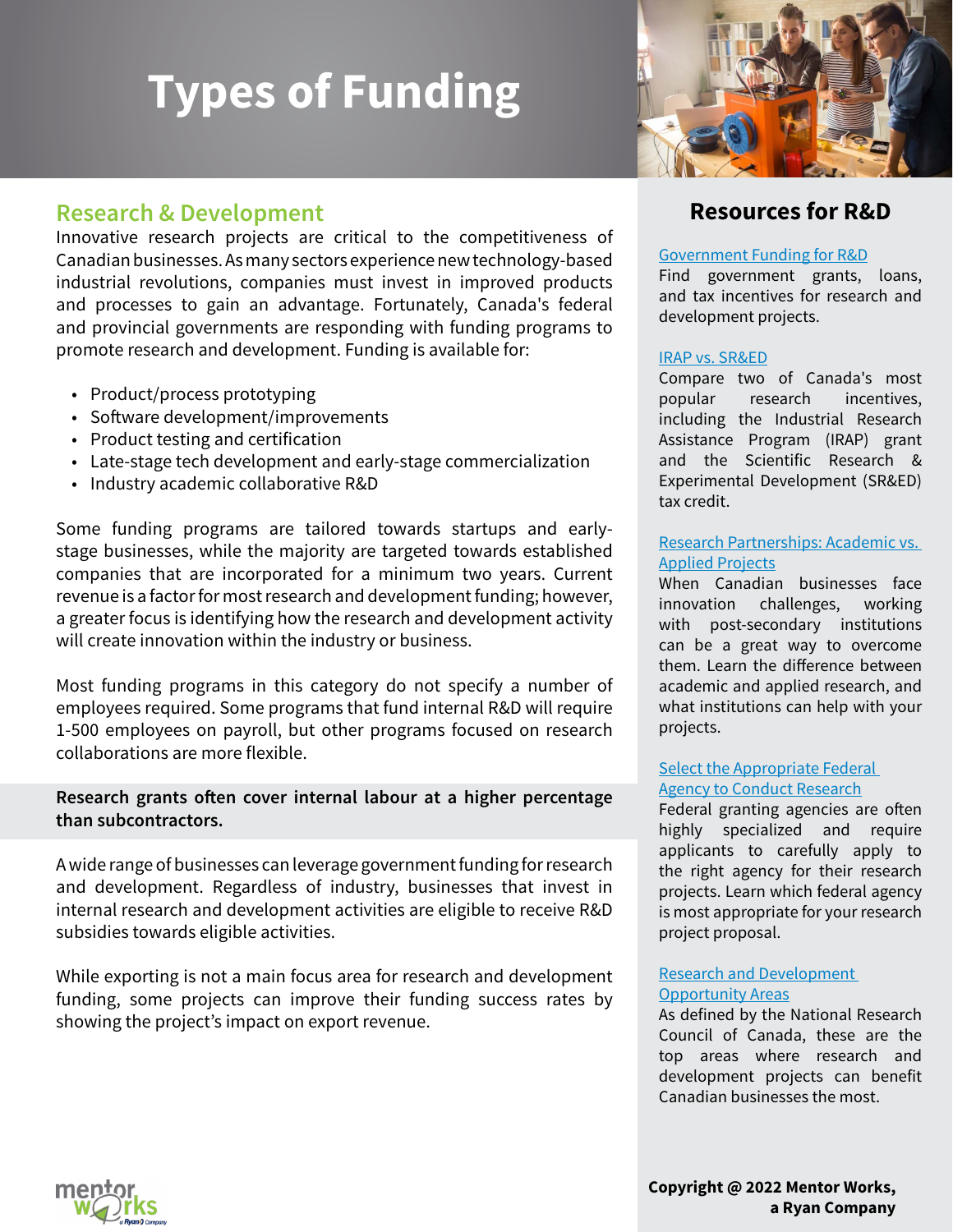

### <span id="page-8-0"></span>**Business Expansion & Exporting**

Too often, small businesses struggle to finance expansion activities because of limited cash flow. Increasing production, achieving new efficiencies, expanding into foreign markets, or other projects that require a significant financial investment are often the most difficult for businesses to commit to. Fortunately, funding is available for:

- Facility expansion or retrofits
- Adoption of advanced technologies (capital and software)
- Export market entrance and expansion
- Market research and competitive intelligence

Business expansion funding is provided to established companies with a history of financial stability. Most programs require that applicants be incorporated (either federally or provincially) for at least two or three years and remain in good financial standing prior to submitting a funding application. Most business expansion programs require the submission of third-party reviewed or audited financial statements.

### **This type of funding seeks to reinforce and grow a business' current profitability, employment, and economic activity.**

Programs tend to enforce maximum and minimum revenue amounts. Most government funding incentives in this area require a minimum annual revenue target of \$500,000. Pre-revenue businesses are typically ineligible for funding, as they do not have a stable, proven business model and have no financial history to show growth, sustainability, and healthy margins.

Companies who can show job creation and retention as an impact of business expansion also have a better likelihood of receiving funding. A minimum of 5-15 employees are required for many programs, although some do not have a minimum employee requirement. Employee limits are also a part of some programs, with most maximum ranges from 1,000-2,000 employees.

**Businesses well-suited for expansion funding are most often in the manufacturing, transportation, agriculture, information communication technologies (ICT), and life sciences sectors.**

Programs that focus specifically on export expansion activities often require that the business is a current exporter or is export-ready.

## **Resources for Business Expansion**

### [Government Funding for Business](https://bit.ly/2BFFgts)  [Expansion](https://bit.ly/2BFFgts)

Discover government funding to assist with market expansion projects, including productivity enhancements and export growth.

### [Expanding Manufacturing](https://bit.ly/2o6dxIL)  [Production](https://bit.ly/2o6dxIL)

Scaling manufacturing production takes significant planning and financial commitment. This resource discusses multiple options for expanding production, including purchasing or constructing new facilities, incorporating advanced technologies, and training workers.

### [Canadian Business Guide to Export](https://bit.ly/2NkFjfu)  **[Expansion](https://bit.ly/2NkFjfu)**

View a collection of statistics, tools, exporting publications, and financing resources to increase your knowledge of foreign markets. Evaluate opportunities now to save time and money on market development.

### [Export Trade Shows for Canadian](https://bit.ly/2whsrkb) **[Businesse](https://bit.ly/2whsrkb)s**

Expanding into international markets can be difficult, but participating in trade shows can make it easier. Boost your brand exposure and secure leads by finding a leading export event.

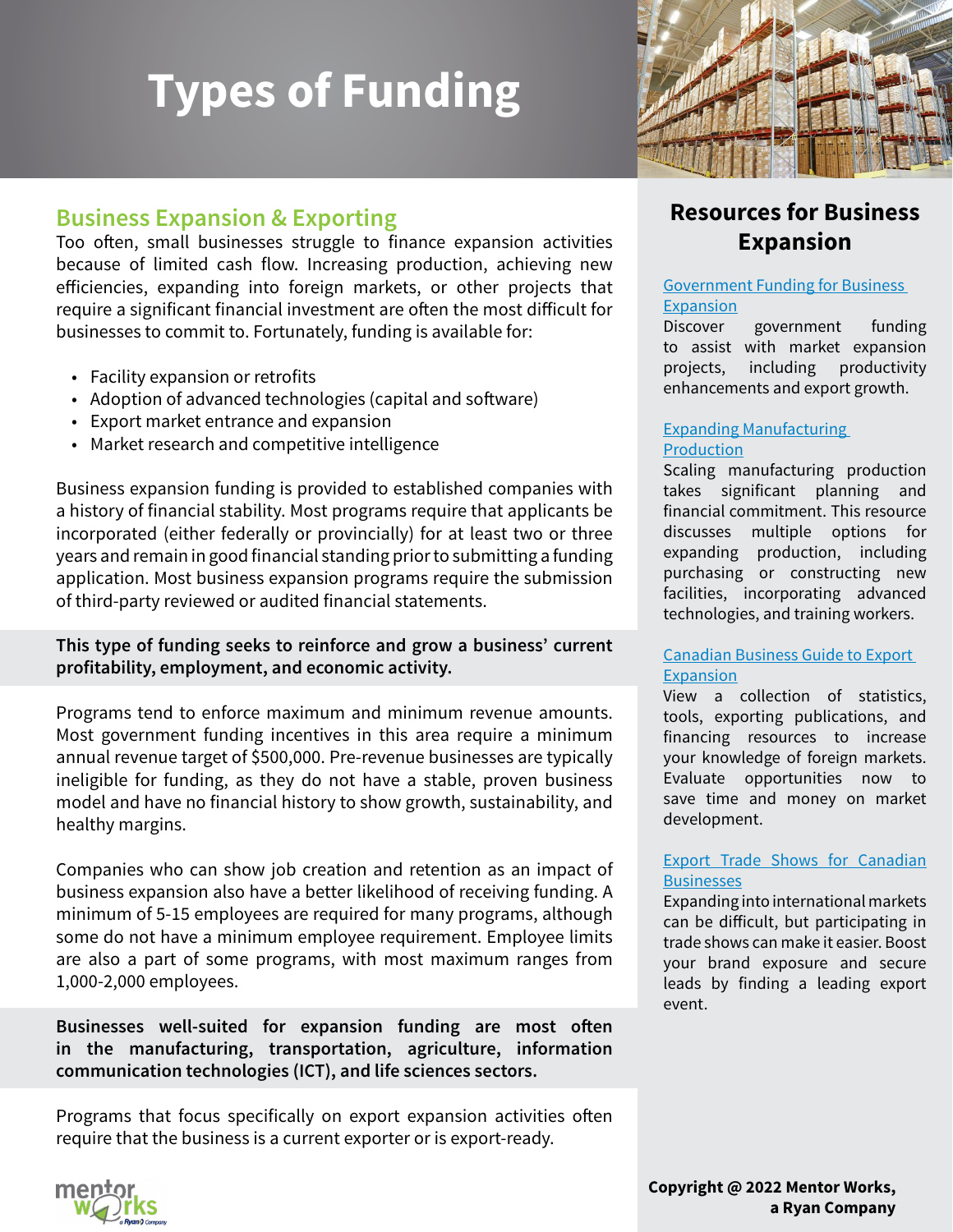

## <span id="page-9-0"></span>**Capital & Technology Adoption**

Globalization has created a shift in how businesses operate and plan their growth. With developing nations taking advantage of low wage rates, Canadian businesses must look to advanced technologies to stay competitive. Automation, robotics, and advanced software technologies are key to lowering costs, though these new technologies demand a significant financial investment. Fortunately, funding is available for:

- Capital equipment purchase
- Software and advanced technology adoption
- Commercialization of new products and processes
- Large-scale productivity improvements
- Financing of large capital investments

Funding is designed to improve competitiveness via automation, process creation and improvements, and innovation. SMEs need to be incorporated for 2-3 years to be considered for approval. Revenue growth is a key indicator of a project's success, so applicants can expect to submit sales forecasts showing positive revenue growth over 1-3 years.

Companies should also expect to submit their third-party reviewed or audited financial statements for the last two years as part of the application process. Most capital and technology adoption funding programs require at least 15 full-time employees and some programs have caps of no more than 1,000-2,000 employees.

### **These funding grants and loans are often suitable for larger, technically driven and innovative companies.**

Startups and micro businesses are not eligible for the majority of capital funding grants due to the employee and revenue requirements. Businesses that add value to the supply chain through manufacturing and/or research and development have the greatest chance of funding success.

**A range of industries can access these funds; however, the business must show that the new technologies improve their productivity, export revenue, job creation/retention, and/or production capabilities.**

Also important is that many capital grant and loan incentives focus on exporting. Businesses must show an increase in productivity in their Canadian facility, with improvements to export market competitiveness.

# **Resources for Capital & Technology Adoption**

### [Government Funding for Capital &](https://bit.ly/2waNLHY)  [Tech Adoption](https://bit.ly/2waNLHY)

Find government grants and loans to help upscale business operations and increase global competitiveness. Small businesses can receive up to \$20 million for significant productivity improvements through government loan incentive programs.

#### [Industry 4.0: Adapting to the](https://bit.ly/2MyJBUe)  [Industrial Internet of Things \(IIoT\)](https://bit.ly/2MyJBUe)

Industry 4.0's implications for Canadian manufacturers are profound. Through the integration of digital platforms, companies can optimize their use of technology to drive innovation, productivity, and overall competitiveness.

### [Should Businesses Buy or Lease](https://bit.ly/1GPhfXn)  [Equipment?](https://bit.ly/1GPhfXn)

Depending on the business, it may make better financial sense to buy some equipment and lease others. This guideline provides the benefits and drawbacks of each method.

### [How to Find the Right ERP System](http://bit.ly/2P2vNhF)  [for Small Business](http://bit.ly/2P2vNhF)

An Enterprise Resource Planning (ERP) system can help businesses to automate and efficiently manage a variety of key functions. Since all ERP systems are different, small businesses must understand what elements are most important to them, then find the system which satisfies these needs.

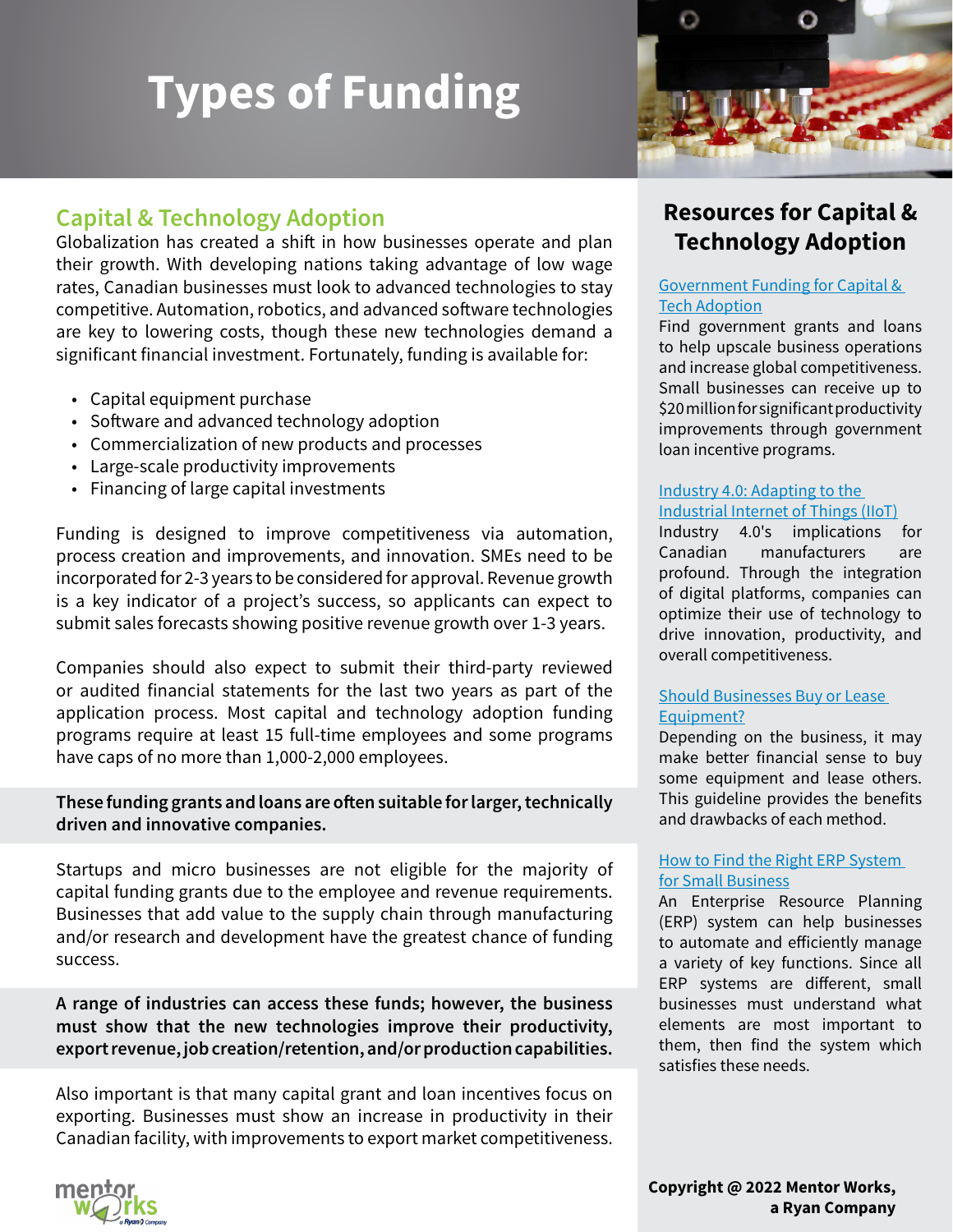

## <span id="page-10-0"></span>**Funding for Startups**

Newly established businesses incorporated for less than two years may find it difficult to apply for the majority of business grants; however, there are startup specific programs and services available. Startups have their own class of funding which often pairs early seed financing and mentorship services. Funding is available for:

- Office space and mentorship
- Hiring and training of employees
- Research and development activities
- Financing office supplies and infrastructure
- Innovation of limited technology
- Business plans and market research

Startups and early-stage businesses have a variety of business support resources available. Knowing where to look for help is a common barrier for most entrepreneurs. Obtaining external financing, mentorship, and other resources is fundamental to creating a small business and staying resilient to the hardships of the first few years of operation.

### **About 85% of businesses that enter the Canadian marketplace survive one full year, 70% survive for two years, and 50% survive for five years.**

Businesses can maximize their survival rate by capitalizing on growth opportunities, such as funding and business planning services, early in their existence. Many businesses that qualify for these programs are currently in the process of selling their products and services for the first time, or have begun commercialization activities and simply need capital to scale and commercialize.

Since startups tend to consist of a small team or sole partner, funding for entrepreneurs do not require applicants to have a minimum employee count, but they do require incorporated status. Businesses exclusively operated by the owner still qualify for funding and business development services, typically through business incubators and accelerators.

Funding and other startup development opportunities may be used by most types of businesses and industries. Technology startups tend to do particularly well with assistance since they are leaders in building Canada's most innovative products and services; however, small businesses from any industry may explore startup funding programs.

# **Funding and Resources for Startups**

### [Startup Funding Checklist](https://bit.ly/2wmpvli)

How can startups and early stage businesses position themselves for government funding success? Use this checklist to ensure eligibility prior to applying for government grants and loans.

### [Resources for Startups](https://bit.ly/2wm5zza)

Webinars, white papers, and news updates for startups. Learn how to position a business for funding success and get started with currently available opportunities.

### [Startup Funding News](http://bit.ly/2P72cnx)

This collection of news and blog posts shares a wide range of concepts related to early-stage businesses. Explore top entrepreneurship trends and startup funding resources.

### **[Futurpreneur](http://bit.ly/2PxYTGN)**

Explore financing, tools, templates, mentoring, and supports for young entrepreneurs. The organization matches entrepreneurial youth with experienced business owners for an unparalleled learning experience.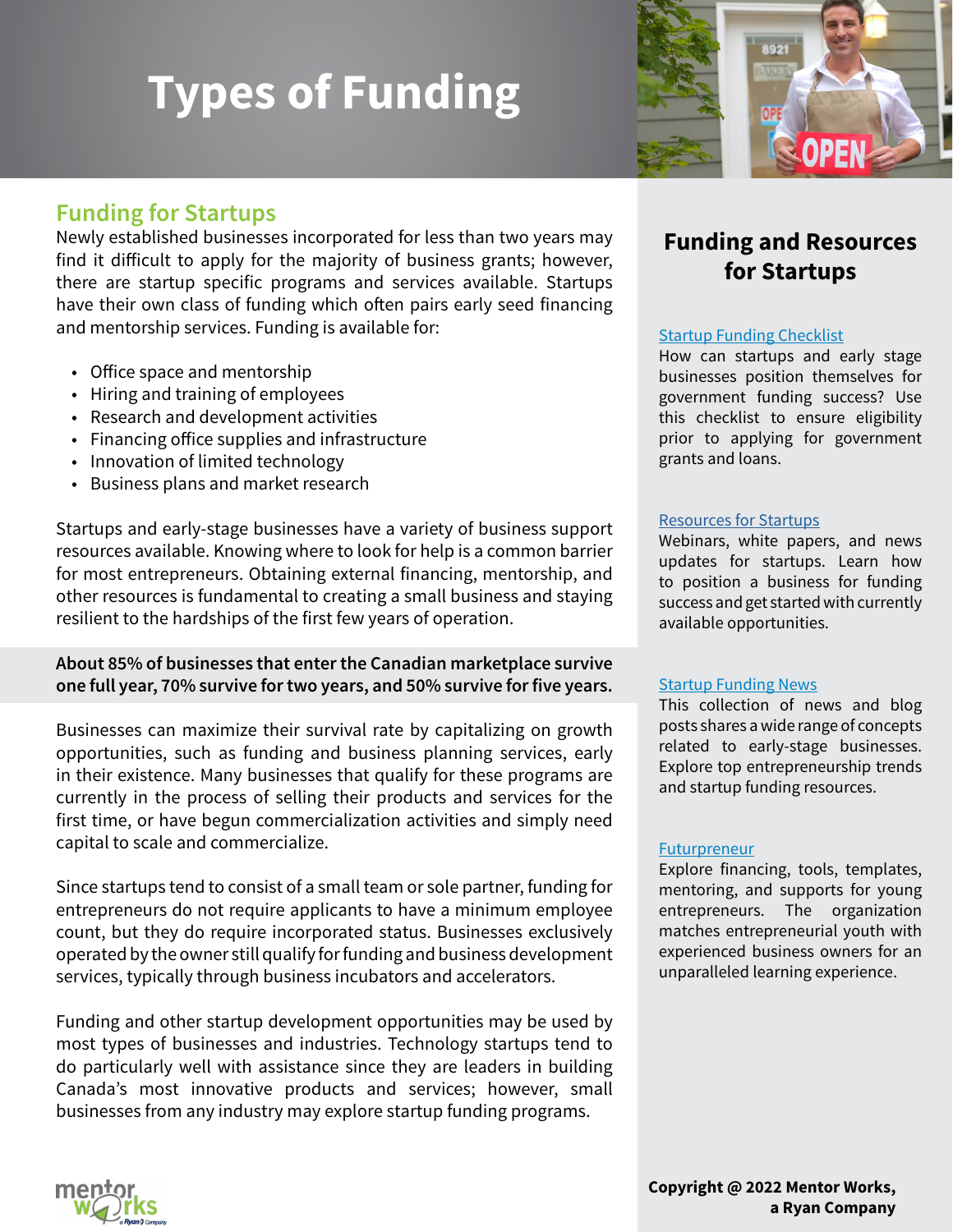<span id="page-11-0"></span>

# **Develop a Government Funding Strategy**

#### [Government Funding Terminology](http://bit.ly/2P073Xi)

Government funding programs often use terminology that's difficult for applicants to understand. Use this guide to decode the terms that commonly discuss types of funding, who's eligible, and what projects can receive financial support.

#### [How to Optimize the Value of](http://bit.ly/2P3829o)  [Canadian Government Funding](http://bit.ly/2P3829o)

A strategy that we routinely teach business leaders about is how to time government funding submissions to receive optimal value for projects.

The key is understanding how and when to access multiple programs (known as 'stacking') and how to time submissions so that they are approved before projects begin.

#### [Funding Approval Timelines](http://bit.ly/2P2VMWl)

This article outlines the approval timelines for some of the most popular funding programs currently available.

It's important to understand the length of the application review period, as most programs do not allow applicants to start their spend or project tasks until formal approval of their application.

# **How to Approach Government Funding**

# **Government Funding Intake Periods**

Funding intake periods govern when applicants can submit their funding applications and begin their spends. There are two types of intake periods, including:

### Continuous Intake

Continuous intake periods allow funding applicants to submit proposals at any time during the program's lifespan. Application windows remain open until the program is either depleted or the program has expired.

### Periodic Intakes & Call for Proposals

Intake periods restrict funding proposal submissions to a predefined period of time. Some programs are open for a few weeks or months at a time. It is critical to understand program intake periods to ensure that they align with business project timelines. If an applicant chooses to submit outside of the intake period, their proposal is likely to be denied or postponed.

# **Subscribe to the Funding Snapshot Newsletter**

Never Miss a Funding Deadline



Grants and repayable funding are most valuable when applicants strategize and plan their project expenditures. This ensures that the expenses can be claimed as part of the strategic project and will not be defined as regular business spending. Alternately, tax incentives are retroactive funding levers and allow SMEs to apply for past expenditures.

### Strong Financing Proposals

To advance with government loan applications, planning requirements should include a historical overview of financial performance, growth plan and financing, the impacts the strategic project will have on the business, a detailed cash flow plan for repayment to the lender, potential risks, key operating statistics, and all sources of financing.

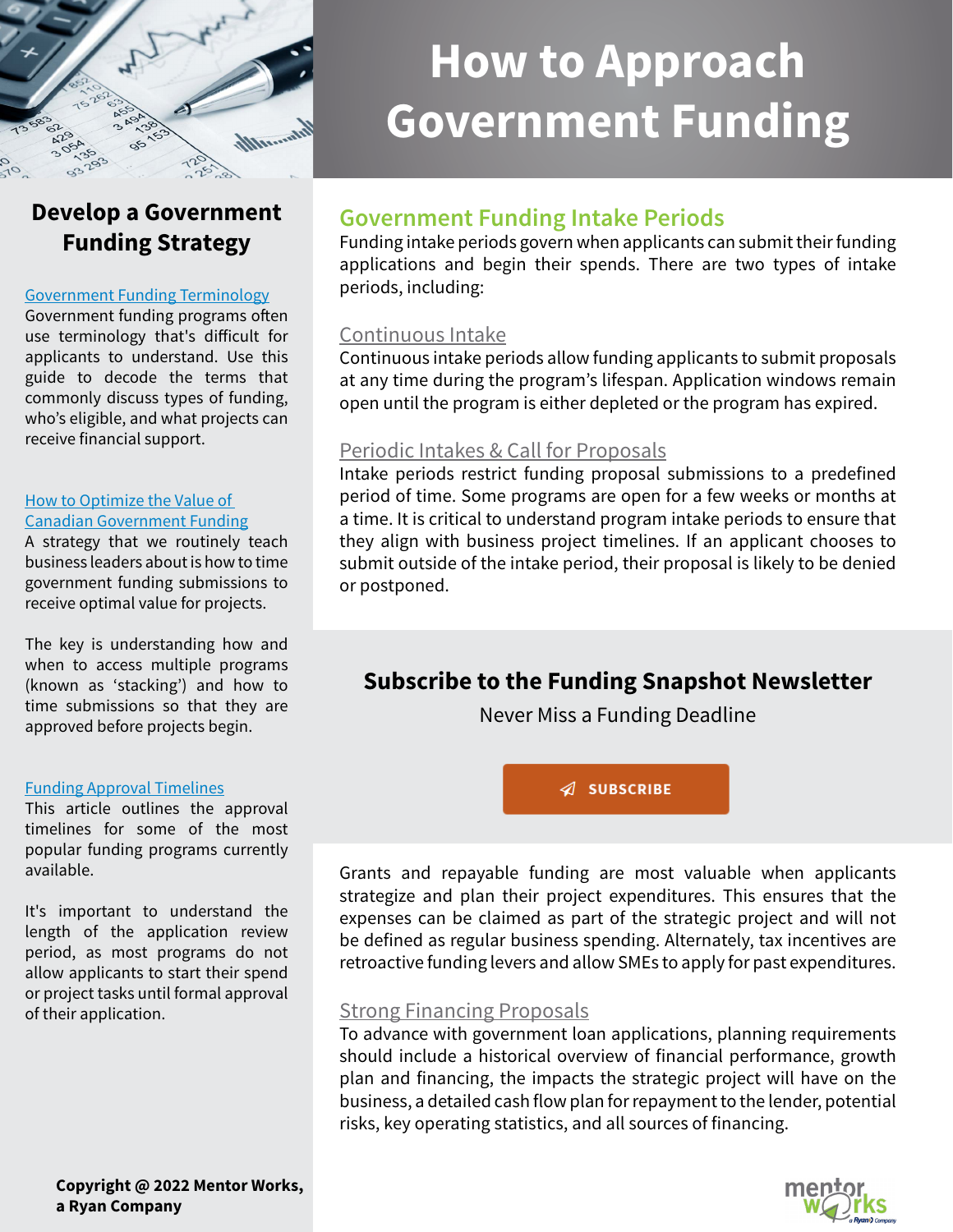<span id="page-12-0"></span>

# **How to Approach Government Funding**

# **Develop a Government Funding Strategy**

#### [How to Stack Government Funding](http://bit.ly/2P08JQE) [Programs](http://bit.ly/2P08JQE)

Stacking multiple funding programs takes great project management and funding expertise, but its benefits are well worth the work.

### [Compare Proactive and Retroactive](http://bit.ly/2P2wTKj) [Funding](http://bit.ly/2P2wTKj)

To demonstrate the differences of proactive and retroactive funding, consider SR&ED and IRAP, two popular research funding programs.

## **Develop a Proactive Funding Plan™**

Often, Canadian businesses miss out on grants and loans because they don't have a clear view of what funding is available or how it relates to upcoming projects. This leads to a "reactive" funding approach where projects and financing are planned independently.

Learn how to become more proactive with funding by downloading the Build a Government Funding Plan slide deck!

# **[Download](http://bit.ly/2OWOqn2)**

### **Stackability of Funding Programs**

Canadian government grants, loans, and tax incentives are all unique funding programs, each with its own method of disbursing funding. Understanding the differences between proactive and retroactive funding will help ensure businesses with eligible projects can receive support.

### Proactive Government Funding (Forward Planning)

Typically, grants and government loans provide proactive funding. Applicants must submit their application prior to the expenses and wait for approval.

Expenses made after the approval of funding applications may be deemed eligible; however, any costs incurred before funding is approved are ineligible. After the completion of a project's key deliverables, funding is released to the company based on expenses claimed. Conditions may apply that impact deposits. Companies are encouraged to carefully review and understand the spending rules of the program.

### Retroctive Government Funding (Backward Looking)

Tax incentives are opposite in nature, and require that a business incurs expenses and claims them during the submission of taxes. To ensure the proper submission of expenses and reporting, a business' accounting or financial department should review tax incentives on an individual basis, ensuring the proper documentation has been collected.

Very few government grant programs support retroactive expenses. In general, if a deposit has been issued, the deposit will either disqualify the expense for funding or the deposit portion of the expense will be ineligible. Detailed rules apply on a per program basis.

Please note that government funds are released as a reimbursement for expenses. Without incurring the expenses proposed through funding applications, a business will not be able to receive their full awarded contribution.

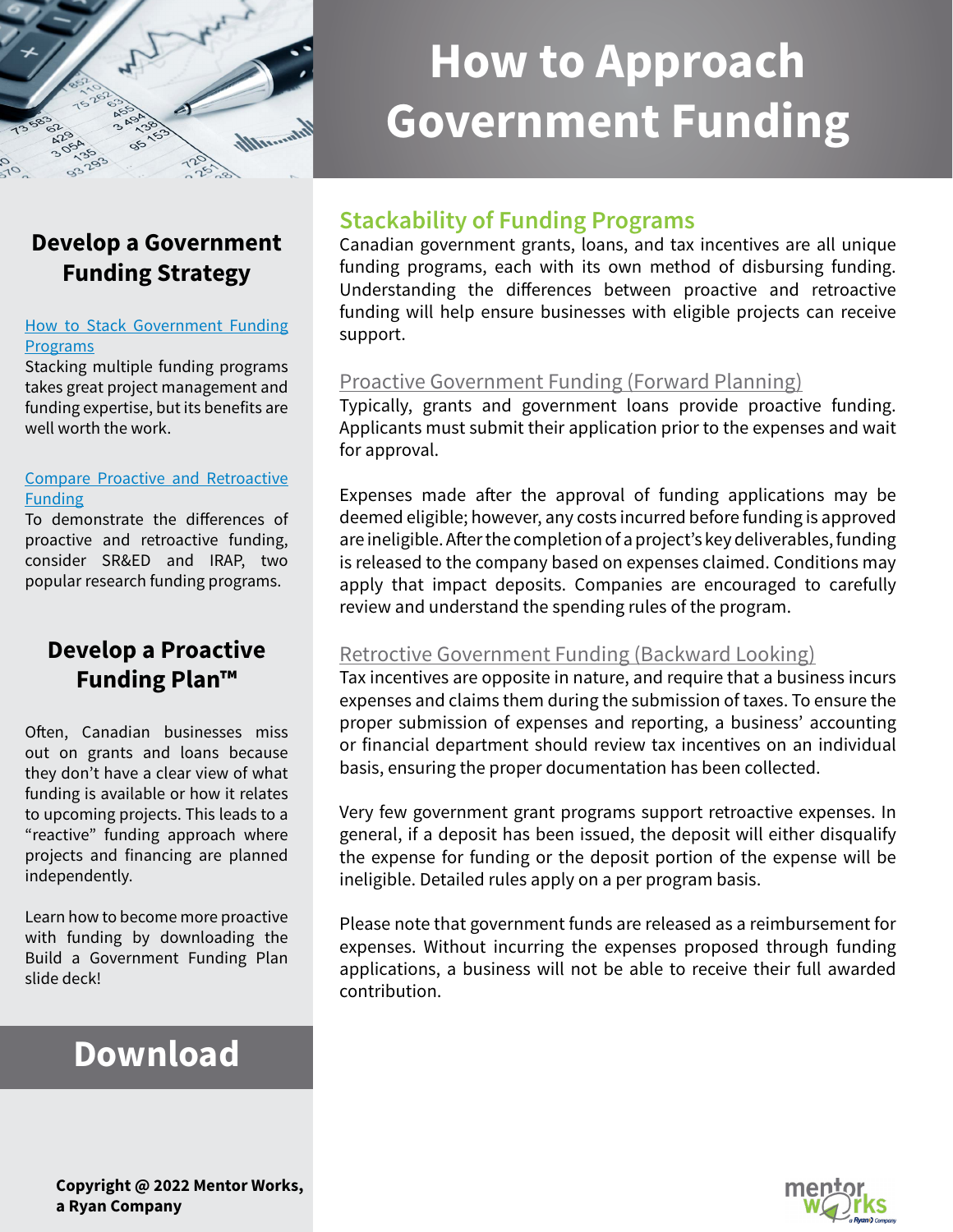# <span id="page-13-0"></span>**Preparing a Funding Application**



**Once qualified businesses research and source a government funding program that suit their growth plans and timelines, it is time to apply.** 

Government funding applications can be accessed on a direct basis through the government or funding agency websites or from a third party independent consultant group with expertise on a full range of programs for comparison purposes. Application format varies, from a downloadable form to an online portal.

Many business executives find this stage to be the most confusing part of government funding; however, it's the most critical stage of the application process.

[Contacting Mentor Works](http://bit.ly/2NhbeOe) as a first step will allow a Canadian Government Funding Planner to fill out all required documentation and select the optimal group of programs for success. Not only does this save businesses up to 95% of time required, but it also greatly increases the value of funding contributions.

### **Documentation Preparation**

The documentation and application process is unique to each project and funding program. Multiple government agencies offer government grants and loans, and each have their own process of gathering, reviewing, and approving funding applications.

Most businesses should expect to submit an application form, strategic plan, financial documentation, marketing plan, and project proposal as part of the overall submission.

For some funding programs, applications are a one-time submission and require limited documentation. For larger project-based programs, applications may require an eligibility checklist, an invitation to apply, clarification, and supplementary documentation before being approved.

Application documentation requires significant research and critical strategic thinking in order to be effective. Mentor Works has completed anywhere from dozens to hundreds of funding proposals for the most popular programs. Mentor Works concentrates on over 75 programs to advance growth and leadership in Canada.

### [The Best Approaches to Canadian](http://bit.ly/2OZ6DR9)  [Government Funding Applications](http://bit.ly/2OZ6DR9)

Accessing government grants and loans is not an easy process, but it can be made easier and more beneficial by using funding strategies. These strategies, or 'approaches' can be used throughout the government funding process.

### [Navigating the Government Funding](http://bit.ly/2OZ7Don)  [Process](http://bit.ly/2OZ7Don)

Ready to apply for funding, but not sure the best option for researching, writing, and submitting your application? This resource looks at the top five methods of developing a successful application.

### [Small Business Funding Consulting](http://bit.ly/2OZ3UHo)

Businesses who successfully leverage government funding have a formal funding strategy. Discover how to maximize government funding's potential with a Mentor Works strategy consultation.

### [The Mentor Works P](https://www.mentorworks.ca/our-process/)rocess

Mentor Works provides more than funding consultation to its clients. Learn how to reduce the time commitment of application writing and submission by 95%.

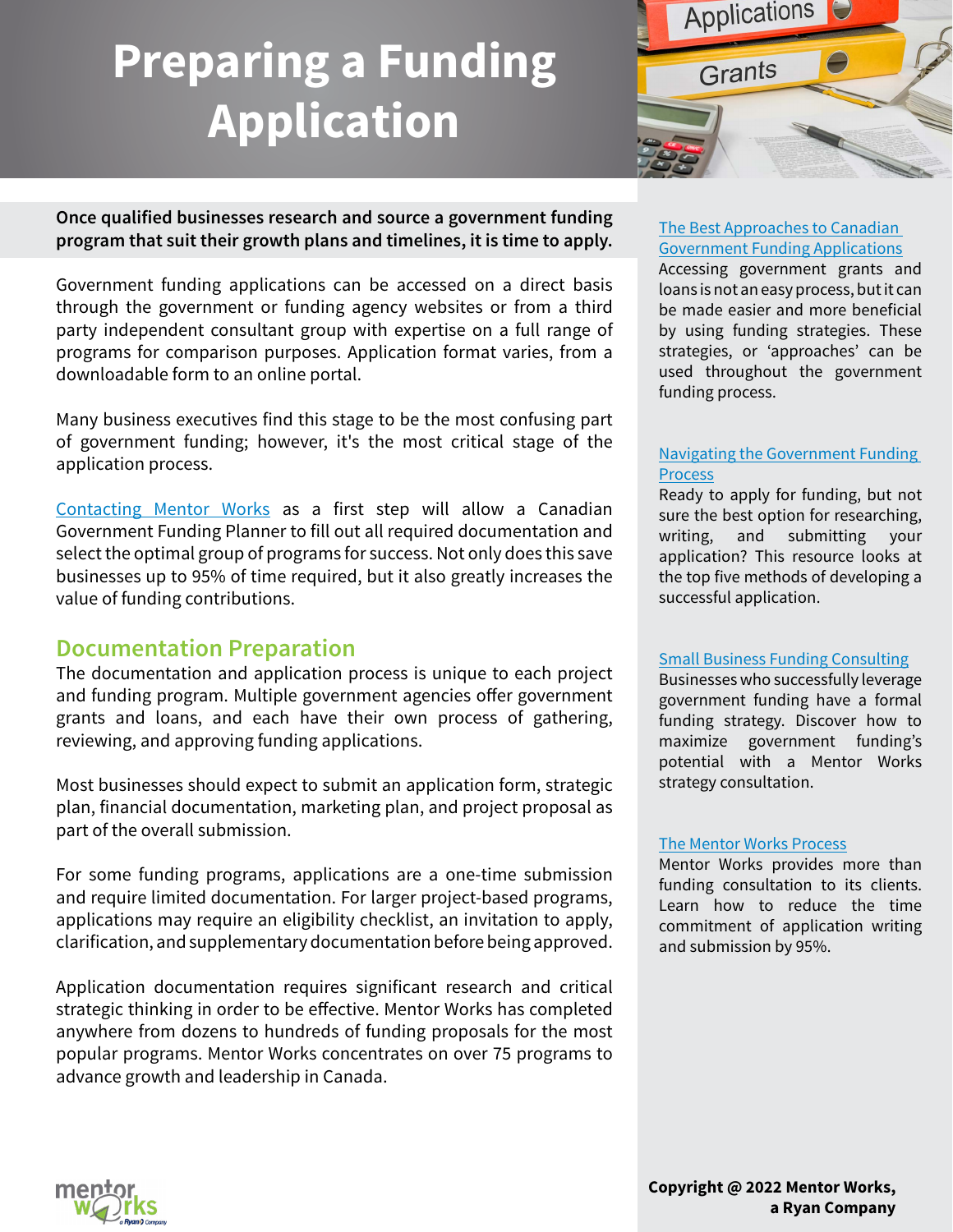# <span id="page-14-0"></span>**Preparing a Funding Application**



# **Time Commitment for Application Preparation**

Carefully preparing the required strategic project, documentation of an expense plan, and a strong story that aligns with the funding program's purpose will maximize approval rates. Spending time to carefully research the program, prepare the application, and measure the impacts are all required activities. Program research and the necessity to identify and interpret multi-level government programs creates barriers to funding for many companies.

**Funding requires a significant time investment; time saved is the first major benefit Mentor Works provides to our clients.** 

Leverage Mentor Works' team of funding experts to submit a wellresearched and written funding application. Clients save 95% of the time it takes most small businesses to prepare their funding application with a proven success rate.

### **Application Approval Rates**

There are many factors which determine a funding application's approval time. Depending on the complexity of a business' project and the government funding program selected, there's a wide range of possibilities. Although a small number of hiring programs respond to applicants within 10 business days of submission, typical turnaround times for most programs range from 4 weeks to 4 months. Generally, the first reimbursement is release within 90 days after approval to enable cash flow projections; however, some exceptions apply.

Capital funded growth plans are well positioned for government funding. Investing in new locations, technologies, equipment, skilled works, export expansion, and product development are all examples of strategic priorities that may be supported by funding. These key topics should be strategic initiatives that business owners would be interested in carrying out with or without funding; however, the required financial investment is currently limiting their scope and timelines.

### [When to Apply for Government](http://bit.ly/2P3DIv1)  [Funding](http://bit.ly/2P3DIv1)

Learn how to use Canadian government funding as part of a comprehensive business funding strategy. Understand when to apply for government funding to receive more grants, loans, and tax incentives for strategic projects.

### [How Long are Grant and Loan](http://bit.ly/2NeRsCS)  [Application Approval Times?](http://bit.ly/2NeRsCS)

Most funding grant and loan programs require businesses to receive application approval before purchasing their eligible expenses. Here are the expected timelines for approval among Ontario businesses top funding options.

# **Business Funding Resources**

Canadian small and mid-sized businesses interested in leveraging government funding can access a wide variety of other funding support resources on the [Mentor Works](http://bit.ly/2Muzksv)  [website](http://bit.ly/2Muzksv). By accessing the link below, you can view and download:

- Tools for comparing similar funding programs
- Industry white papers
- Insight into funding cycles
- Startup resources

# **[Access](http://bit.ly/2MxlR36)**